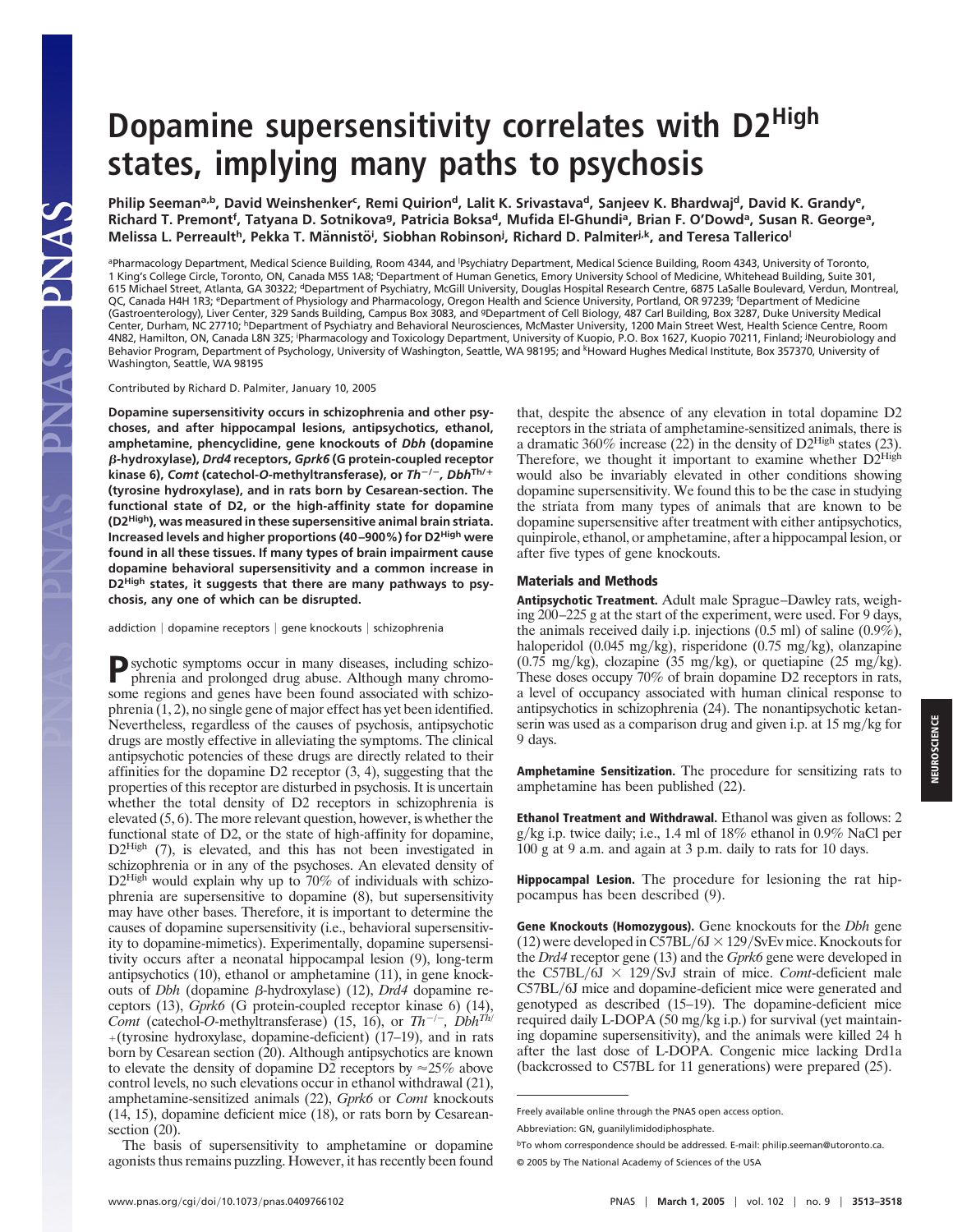Rats Born by Cesarean Section. The procedure for obtaining rats by cesarean section with or without anoxia are given elsewhere (20).

Quinpirole or Phencyclidine Sensitization. Adult rats received 13 doses of quinpirole (0.05 mg/kg), followed by six doses (0.5 mg/kg) s.c. twice weekly. After the series of injections, the rats had an enhanced locomotor response to quinpirole (up to  $1 \text{ mg/kg}$ ). Rats were sensitized to phencyclidine (Sigma;  $2.5 \text{ mg/kg/day}$  i.p. for 4 days, followed by 7 days without drug).

[<sup>3</sup>H]Ligands. [<sup>3</sup>H]Raclopride (60-80 Ci/mmol) was from PerkinElmer Life Sciences (Boston). [<sup>3</sup>H]Domperidone was custom synthesized as [phenyl-<sup>3</sup>H(N)]domperidone (42 Ci/mmol) by PerkinElmer Life Sciences, and used at a final concentration of 1.2–3 nM for competition with dopamine.

NAS PNAS

Saturation of Dopamine D2 Receptors by [3H]Raclopride (Scatchard Analysis). The frozen striata were blotted and weighed frozen. Buffer was added (50 mM Tris HCl, pH 7.4/1 mM EDTA/5 mM  $KCl/1.5$  mM  $CaCl<sub>2</sub>/4$  mM  $MgCl<sub>2</sub>/120$  mM NaCl) to yield 4 mg of tissue per ml. The method for determining the density of D2 receptors has been reported (21–23). Nonspecific binding for dopamine D2 receptors was defined as that in the presence of 10  $\mu$ M *S*-sulpiride. The density of [<sup>3</sup>H]raclopride binding sites and the dissociation constant  $(K_d)$  were obtained by Scatchard analysis.

Competition Between Dopamine and [3H]Raclopride or [3H]Domperidone. The competition between dopamine and [<sup>3</sup>H]raclopride or [<sup>3</sup>H]domperidone for binding at the dopamine D2 receptors was done as reported (23).

**Statistics.** The competition data were analyzed by using a program that provided two statistical criteria to judge whether a two-site fit was better than a one-site fit, or whether a three-site fit was better than a two-site fit (ref. 21 and references therein).

## Results

Long-Term Antipsychotic Treatment. Three methods were used to detect the D2High states *in vitro*. The first method was a dopamine/[<sup>3</sup>H]raclopride competition experiment in the presence of low NaCl (10 mM) (21, 22). The low NaCl was used because high-affinity states were not detected by dopamine/[<sup>3</sup>H]raclopride competition in 120 mM NaCl, as shown in Fig. 1*A*. A second method was to use dopamine/[<sup>3</sup>H]domperidone compe-

### **Table 1. Dopamine supersensitivity in striatum: Increased D2High receptors**

|                                                   | $n^*$               | D2 density,<br>$pmol/q$ (nM)                                     | Total D2 density,<br>pmol/q $(nM)^{\dagger}$                     | D <sub>2</sub> High<br>pmol/q <sup>†</sup> | Fold<br>differential <sup>#</sup> | Dopamine/<br>[ <sup>3</sup> H]raclopride |                                                           | Dopamine/<br>[ <sup>3</sup> H]domperidone |                                                                       |
|---------------------------------------------------|---------------------|------------------------------------------------------------------|------------------------------------------------------------------|--------------------------------------------|-----------------------------------|------------------------------------------|-----------------------------------------------------------|-------------------------------------------|-----------------------------------------------------------------------|
|                                                   |                     |                                                                  |                                                                  |                                            |                                   | $(n = 2)$ ,*<br>%                        | % D2High Increase in<br>D <sub>2</sub> High<br>proportion | $(n = 2)$ ,*<br>$\%$                      | % D2 <sup>High</sup> Increase in<br>D <sub>2</sub> High<br>proportion |
| Rat control striata                               | 34                  | $19.8 \pm 0.7$ (1.4 $\pm$ 0.1)                                   | $21.7 \pm 0.7$ (1.46 $\pm$ 0.1)                                  | $1.94 \pm 0.2$                             | Control                           | $10 - 28$                                | Control                                                   | $10 - 20$                                 | Control                                                               |
| Ketanserin, 9 days                                | 2                   | $13.4 \pm 0.5$ (1.8)                                             | $15 \pm 0.6$ (1.8)                                               | $1.6 \pm 0.3$                              | $0.83$ -fold                      | 26                                       | Same as                                                   | <b>ND</b>                                 | <b>ND</b>                                                             |
|                                                   |                     | $15.8 \pm 1.8$ (1.1)                                             | $20.5 \pm 1.6$ (1.3)                                             | $4.7 \pm 0.35$                             | 2.4-fold                          | $43 \pm 5$                               | control<br>1.9-fold                                       |                                           | 2.3-fold                                                              |
| Haloperidol, 9 days                               | 2                   |                                                                  |                                                                  |                                            | 2.6-fold                          |                                          |                                                           | 44                                        |                                                                       |
| Clozapine, 9 days                                 | $\overline{2}$      | $13.9 \pm 0.5$ (1.3)                                             | $18.9 \pm 0.7$ (1.4)                                             | $5 \pm 0.6$                                |                                   | $39 \pm 10$                              | 1.7-fold                                                  | 36                                        | 1.9-fold                                                              |
| Olanzapine, 9 days                                | $\overline{2}$      | $11.9 \pm 0.6$ (1.86)                                            | $16 \pm 0.5$ (1.8)                                               | $4.1 \pm 0.6$                              | $2.1-fold$                        | $55 \pm 12$                              | $2.4-fold$                                                | 40                                        | $2.1-fold$                                                            |
| Risperidone, 9 days                               | $\overline{2}$      | $13.3 \pm 0.5$ (1.9)                                             | $18.3 \pm 0.6$ (2.1)                                             | $5 \pm 0.6$                                | 2.6-fold                          | $33 \pm 8$                               | 1.6-fold                                                  | 60                                        | 3.2-fold                                                              |
| Quetiapine, 9 days<br><b>Ethanol withdrawal</b>   | $\overline{2}$      | $12.8 \pm 0.4$ (1.4)                                             | $16.8 \pm 0.7$ (1.4)                                             | $4 \pm 0.7$                                | $2.1-fold$<br>3.7-fold            | $49 \pm 10$                              | $2.1-fold$<br>3-fold                                      | 26<br><b>ND</b>                           | $1.4$ -fold<br><b>ND</b>                                              |
| Hippocampus lesion                                | 8                   | $19 \pm 0.8$ (1.5)                                               | $26.1 \pm 0.8$ (2)                                               | $7.2 \pm 0.6$<br>$7.9 \pm 0.9$             | 4.1-fold                          | 33 $(n = 1)$                             | 1.7-fold                                                  | 37 ( $n = 3$ )                            | 3.7-fold                                                              |
|                                                   | 3                   | $12.1 \pm 4(1.5)$                                                | $20 \pm 5(1.8)$                                                  |                                            |                                   | 17 ( $n = 3$ )                           | 3.5-fold                                                  | <b>ND</b>                                 | <b>ND</b>                                                             |
| Amphetamine sensitized<br>Vaginal birth (control) | $\overline{2}$<br>3 | $19.3 \pm 0.7$ (2.3)<br>$12.6 \pm 0.4$ (2.3 $\pm$ 0.3)           | $25.3 \pm 0.6$ (2.7)<br>$13.7 \pm 0.2$ (1.5 $\pm$ 0.2)           | 6 ± 0.7<br>$1.1 \pm 0.3$                   | 3.1-fold<br>Control               | 38 $(n = 1)$<br>$10 \pm 2$               | Control                                                   | $16 \pm 2$                                | Control                                                               |
| Cesarean section                                  | 3                   |                                                                  |                                                                  | $6.1 \pm 0.3$                              | 5.6-fold                          | $27 \pm 3$                               | 2.7-fold                                                  | $32 \pm 3$                                | 2-fold                                                                |
| Cesarean section $+$ anoxia                       | 3                   | $10.3 \pm 0.6$ (1.3 $\pm$ 0.1)<br>$12.9 \pm 0.7$ (1.5 $\pm$ 0.2) | $16.3 \pm 0.9$ (1.1 $\pm$ 0.1)<br>$18.4 \pm 1.2$ (1.5 $\pm$ 0.1) | $5.5 \pm 0.7$                              | 5-fold                            | $27 \pm 3$                               | 2.7-fold                                                  | $36 \pm 3$                                | 2.3-fold                                                              |
| Control striata                                   | $\overline{2}$      | $17.3 \pm 3.2$ (2)                                               | $18.5 \pm 3(1.9)$                                                | $1.15 \pm 0.25$                            | Control                           | $28 \pm 4$                               | Control                                                   | $14 \pm 4$                                | Control                                                               |
| Gprk6 knockout                                    | 2                   | $15.2 \pm 3.2$ (0.8)                                             | $20.3 \pm 3.4$ (1.1)                                             | $5.1 \pm 0.2$                              | 4.4-fold                          | $46 \pm 5$                               | $1.6$ -fold                                               | $32 \pm 6$                                | 2.3-fold                                                              |
| Control striata                                   | $\overline{2}$      | $16.2 \pm 0.2$ (1.98)                                            |                                                                  | $0.6 \pm 0.1$                              | Control                           | $25 \pm 5$                               | Control                                                   | $18 \pm 4$                                | Control                                                               |
| Drd4 knockout                                     | $\overline{2}$      | $14.8 \pm 0.9$ (1.6)                                             | $16.8 \pm 0.3$ (1.8)<br>$20.7 \pm 0.9$ (2)                       | $5.95 \pm 0.1$                             | 9.9-fold                          | $48 \pm 5$                               | 1.9-fold                                                  | $42 \pm 4$                                | 2.3-fold                                                              |
| Control striata                                   | $\overline{2}$      | $14.9 \pm 0.9$                                                   | $17.5 \pm 0.4$                                                   | $2.6 \pm 0.5$                              | Control                           | $16 \pm 5$                               | Control                                                   | $10 \pm 4$                                | Control                                                               |
| Dbh knockout                                      | 3                   | $15.3 \pm 1.3$                                                   | $23.5 \pm 1.7$                                                   | $8.3 \pm 3$                                | 3.2-fold                          | $30 \pm 5$                               | 1.9-fold                                                  | $30 \pm 5$                                | 3-fold                                                                |
| Control striata                                   | 4                   | <b>ND</b>                                                        | <b>ND</b>                                                        | <b>ND</b>                                  | <b>ND</b>                         | <b>ND</b>                                | <b>ND</b>                                                 | $22 \pm 3$                                | Control                                                               |
| Comt knockout                                     | 4                   | <b>ND</b>                                                        | <b>ND</b>                                                        | <b>ND</b>                                  | <b>ND</b>                         | <b>ND</b>                                | <b>ND</b>                                                 | $42 \pm 3$                                | 1.9-fold                                                              |
| Control striata                                   | $\overline{2}$      | <b>ND</b>                                                        | <b>ND</b>                                                        | <b>ND</b>                                  | <b>ND</b>                         | <b>ND</b>                                | <b>ND</b>                                                 | $14 \pm 2$                                | Control                                                               |
| Drd1a knockout                                    | $\overline{2}$      | <b>ND</b>                                                        | <b>ND</b>                                                        | <b>ND</b>                                  | <b>ND</b>                         | <b>ND</b>                                | <b>ND</b>                                                 | $14 \pm 2$                                | Same as                                                               |
|                                                   |                     |                                                                  |                                                                  |                                            |                                   |                                          |                                                           |                                           | control                                                               |
| Control striata                                   | 5                   | <b>ND</b>                                                        | <b>ND</b>                                                        | <b>ND</b>                                  | <b>ND</b>                         | <b>ND</b>                                | <b>ND</b>                                                 | $13.6 \pm 3.6$                            | Control                                                               |
| Quinpirole-sensitized                             | 9                   | <b>ND</b>                                                        | <b>ND</b>                                                        | <b>ND</b>                                  | <b>ND</b>                         | <b>ND</b>                                | <b>ND</b>                                                 | $21.8 \pm 3.2$                            | 1.6-fold                                                              |
| Control nucleus accumbens                         | 5                   | <b>ND</b>                                                        | <b>ND</b>                                                        | <b>ND</b>                                  | <b>ND</b>                         | <b>ND</b>                                | <b>ND</b>                                                 | $19 \pm 3$                                | Control                                                               |
| Quinpirole-sensitized                             | 9                   | <b>ND</b>                                                        | <b>ND</b>                                                        | <b>ND</b>                                  | <b>ND</b>                         | <b>ND</b>                                | <b>ND</b>                                                 | $28 \pm 3$                                | 1.5-fold                                                              |
| Control striata                                   | 8                   | <b>ND</b>                                                        | <b>ND</b>                                                        | <b>ND</b>                                  | <b>ND</b>                         | <b>ND</b>                                | <b>ND</b>                                                 | $12.5 \pm 8.5$                            | Control                                                               |
| Phencyclidine-sensitized                          | 8                   | <b>ND</b>                                                        | <b>ND</b>                                                        | <b>ND</b>                                  | <b>ND</b>                         | <b>ND</b>                                | <b>ND</b>                                                 | $34.5 \pm 4$                              | 2.8-fold                                                              |
| Control striata                                   | 6                   | <b>ND</b>                                                        | <b>ND</b>                                                        | <b>ND</b>                                  | <b>ND</b>                         | <b>ND</b>                                | <b>ND</b>                                                 | $13.7 \pm 1.1$                            | Control                                                               |
| Dopamine-deficient                                | 6                   | <b>ND</b>                                                        | <b>ND</b>                                                        | <b>ND</b>                                  | <b>ND</b>                         | <b>ND</b>                                | <b>ND</b>                                                 | $30 \pm 3.1$                              | 2.2-fold                                                              |

Scatchard experiments (first two columns) contained 120 mM NaCl. Competition experiments for dopamine/[<sup>3</sup>H]raclopride contained 10 mM NaCl, and those for dopamine/[3H]domperidone contained 120 mM NaCl. ND = not done;  $\pm$  indicates SE. Numbers in parentheses in first two columns are [3H]raclopride  $K_d$ values.

 $*n = 2$  independent experiments unless stated otherwise.

 $<sup>†</sup>D2<sup>High</sup>$  calculated as Total D2 density  $-$  D2 density.</sup>

<sup>‡</sup>Fold differential calculated as D2<sup>High</sup>/control D2<sup>High</sup>.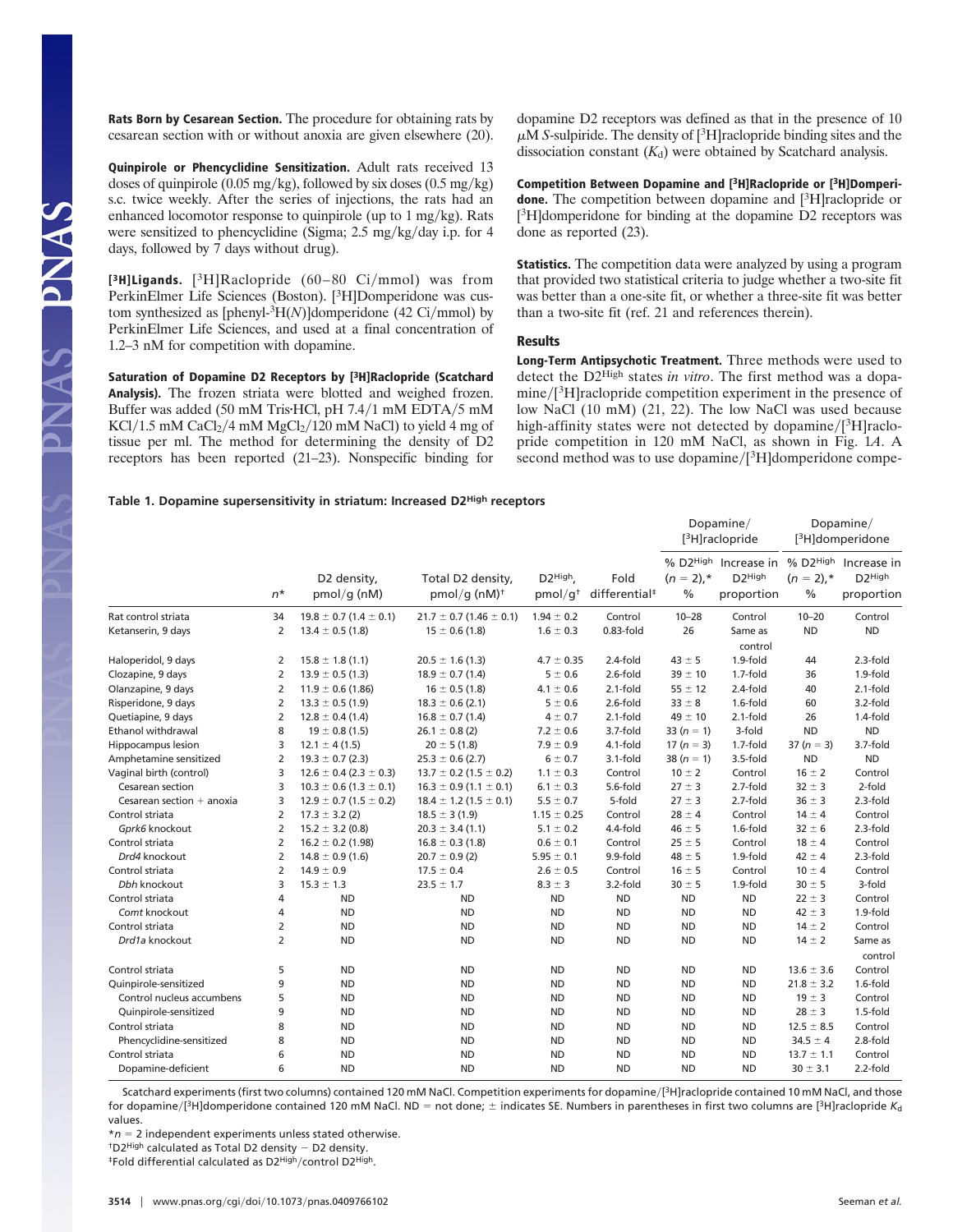

Fig. 1. Detection of D2<sup>High</sup> states. (A) Dopamine recognizes high-affinity states for dopamine D2 receptors when competing with 2 nM [3H]raclopride in the presence of 10 mM NaCl, but not in the presence of 120 mM NaCl. Rat homogenized striatum is shown. Average values  $\pm$  SE ( $n = 3$ ) are given. Nonspecific binding in the presence of 10  $\mu$ M *S*-sulpiride is shown. (*B*) [<sup>3</sup>H]Raclopride saturation method for measuring D2<sup>High</sup> states after 9 days of olanzapine treatment. Using 120 mM NaCl, saturation of striatal dopamine D2 receptors with [<sup>3</sup>H]raclopride in the presence and absence of 200  $\mu$ M GN is shown. The increase in binding with GN reflects the high-affinity states of the dopamine D2 receptor, D2<sup>High</sup>. (C) Using 10 mM NaCl, the dopamine/[<sup>3</sup>H]raclopride competition method also revealed an increase in the proportion of D2<sup>High</sup> states after 9 days of olanzapine (Table 1).

tition in 120 mM NaCl, because [<sup>3</sup>H]domperidone, unlike [<sup>3</sup>H]raclopride, readily detects D2High states in the presence of 120 mM NaCl  $(23)$ . A third method to detect  $D2<sup>High</sup>$  states was to use [ ${}^{3}$ H]raclopride saturation data, where the D2<sup>High</sup> states were defined as those made available by the presence of 200  $\mu$ M guanilylimidodiphosphate (GN), as shown in Fig. 1*B*. In this example, the density of D2 receptors in the absence of GN was  $12 \text{ pmol/g}$ , whereas in the presence of GN, the density was 16.1  $pmol/g$ . The extra binding sites made available by GN were presumably sites with high affinity for dopamine but occluded by endogenous dopamine and were effectively removed when the receptors were converted to their low-affinity states by GN.

Also shown in Fig. 1*B* is the typical effect of an antipsychotic, olanzapine, on the D2High states. Rats received daily injections of haloperidol, risperidone, olanzapine, clozapine, or quetiapine, using doses known to occupy  $\approx 70\%$  of brain striatum dopamine D2 receptors in rats, a level of occupancy associated with human clinical response to antipsychotics in schizophrenia (24). The nonantipsychotic ketanserin was used for comparison. Fig. 1*B*

illustrates that olanzapine elevated the density of  $D2^{High}$  states from a control value of 1.9  $\pm$  0.2 pmol/g to 4.1  $\pm$  0.6 pmol/g (Table 1), representing a 2-fold elevation. Furthermore, Fig. 1*C* shows that dopamine recognized 28% of the [ 3H]raclopridelabeled sites to be in the high-affinity state, and that this increased to 77% after 9 days of olanzapine treatment, an increase of 2.7-fold.

Ethanol and Amphetamine Sensitization. When both the  $[3H]$ raclopride saturation and dopamine/[<sup>3</sup>H]raclopride competition methods were used, the density of D2<sup>High</sup> states increased by 3- to 4-fold in ethanol-withdrawn rats and in amphetamine-sensitized rats (Table 1 and Fig. 2).

Dopamine Supersensitivity in Gene Knockout Mice. As mentioned earlier, mice with a targeted deletion of the *Dbh* gene, the *Drd4* dopamine receptor gene, the *Gprk6* gene, the *Comt* gene, or the  $T\hat{h}^{-/-}$ , *Dbh*<sup>Th/+</sup> gene, are supersensitive to amphetamine or dopamine. Correspondingly, when one or more of the three methods was used, all of these homozygous knockout mice revealed an elevated density of  $D2^{High}$  states, ranging from 3.6-fold (over control) for the *Dbh* knockouts to 9.9-fold for the *Drd4* knockouts (Figs. 3 and 4 and Table 1).

Neonatal Hippocampal Lesion. When all three methods were used, the density of D2High states increased by 2- to 4-fold in rats that had been lesioned in the hippocampus neonatally (Fig. 4 *B*–*D*).

Rats Born by Cesarean Section. Rats born by cesarean section with or without anoxia become supersensitive to amphetamine as adults (20). Here, too, the D2High states were elevated by 5- to 5.6-fold by using the [ 3 H]raclopride saturation method, 2.7-fold by using the dopamine/[<sup>3</sup>H]raclopride competition method, and 2.3- to 2.7-fold by using the dopamine/[<sup>3</sup>H]domperidone competition method (Fig. 5 and Table 1), all compared to striata from rats born normally by vaginal birth.

Drd1a Receptor Knockout as Control. It was essential to determine whether dopamine  $D2^{\text{High}}$  states were elevated in other geneknockout animals that did not exhibit amphetamine supersensitivity. Therefore, we chose the *Drd1a* dopamine receptor-knockout mouse (25) because this animal is not supersensitive to amphetamine  $(26)$ . The data (Table 1), using the dopamine/[<sup>3</sup>H]domperidone competition method, illustrate that the density and proportions of D2High states were normal in the *Drd1a* receptorknockout mice.

Rats Sensitized to Quinpirole or Phencyclidine. Behavioral sensitization and dopamine supersensitivity also occurs in rats sensitized with the dopamine D2 agonist quinpirole (27). When the [3H]domperidone method was used, quinpirole increased the proportion of D<sub>2</sub>High states in striatal tissue from 13.6  $\pm$  3.6% (control) to 21.8  $\pm$ 3.2%, an increase of 1.6-fold (Table 1). In addition, because Heusner *et al.* (28) found that the amphetamine-induced locomotor response in dopamine-deficient mice was fully restored by restoring dopamine selectively in the nucleus accumbens, we also examined whether quinpirole sensitization altered the D2High states in the nucleus accumbens. In fact, quinpirole increased the proportion of D2High states in this brain region from 19  $\pm$  3% (control) to 28  $\pm$ 3%, an increase of 1.5-fold (Table 1). The increase was 2.8-fold for phencyclidine-sensitized rats.

## **Discussion**

Several previous studies have examined whether the proportion of high-affinity states for D2 were elevated after antipsychotics (29) or in *Gprk6* knockouts (14), with little if any significant change. This is because most laboratories have been using a  $d$ opamine/ $[^3H]$ spiperone competition method. However, as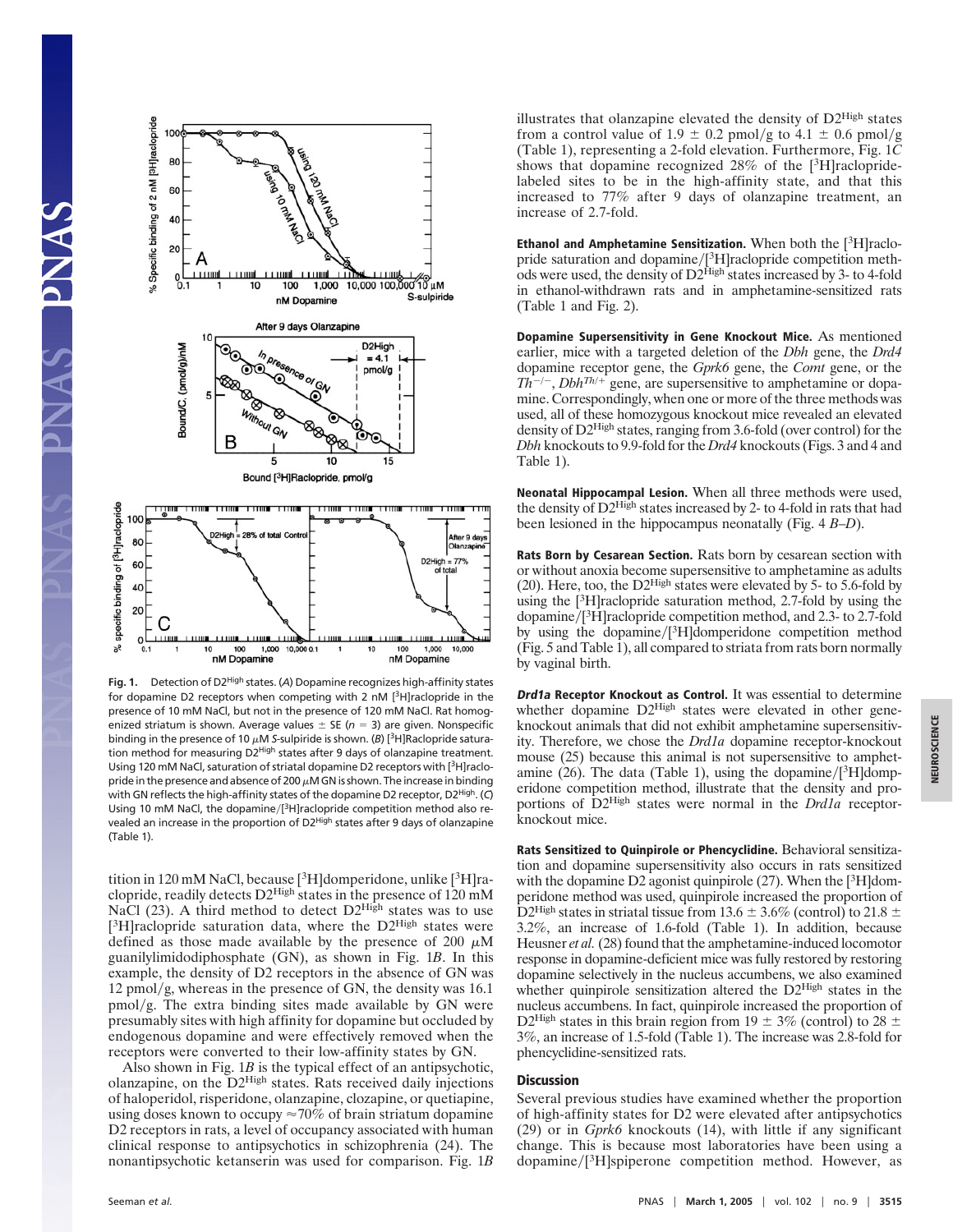

**Fig. 2.** Increase in D2High states after 9 days of antipsychotic treatment. (*Left*) [3H]Raclopride saturation method (additional details in Fig. 1). (*Right*) Dopamine/[<sup>3</sup>H]raclopride competition method. Representative experiments are shown (Table 1).

shown elsewhere (23), dopamine (with its  $K_d$  of 1.75 nM) is not effective in competing versus the much more tightly bound [<sup>3</sup>H]spiperone (with its  $K_d$  of 60 pM), especially in 120 mM NaCl.

AS PNAS

It is not known whether the saturation method and the two competition methods reveal the same population of D2High states. It is likely that the saturation method reveals D2High states that are normally occluded or occupied by endogenous dopamine. However, the competition method may reveal D2High states that are either occupied or not occupied by dopamine. Further work will be needed to examine this.

It is surprising that these diverse impairments of the brain (drugs, lesions, gene knockouts, cesarean sections) all resulted in a common D2<sup>High</sup> basis for dopamine supersensitivity, especially surprising in cases where no direct interference with dopamine transmission was made. It is possible that this shift to more D2High states is a nonspecific reaction to brain impairment, making the animal more responsive to a change in its environment. However, the *Drd1a* knockout data (with reduced sensitivity to amphetamine and normal proportions of D2<sup>High</sup> states) indicate that the knockout process does not elicit a nonspecific increase in sensitivity to amphetamine or in D2High states.

 $\frac{10}{10}$   $\mu$ M

Although the sensitization procedures were also associated with small increases in the total population of D2 receptors, these increases were especially small compared to the elevations found in the D2High states. For example, compared to controls (in the presence of guanilylimidodiphosphate), the total D2 density went up by 10% in *Gprk6* knockouts, 23% in *Drd4* knockouts, and 34% in *Dbh* knockouts, in contrast to the elevations of 3.2- to 9.9-fold in the D2High component. In the case of the cesarean section rats, previous work (20) did not reveal a significant rise in the total D2 population, a situation similar to that found in ethanol withdrawal or after amphetamine sensitization (21, 22).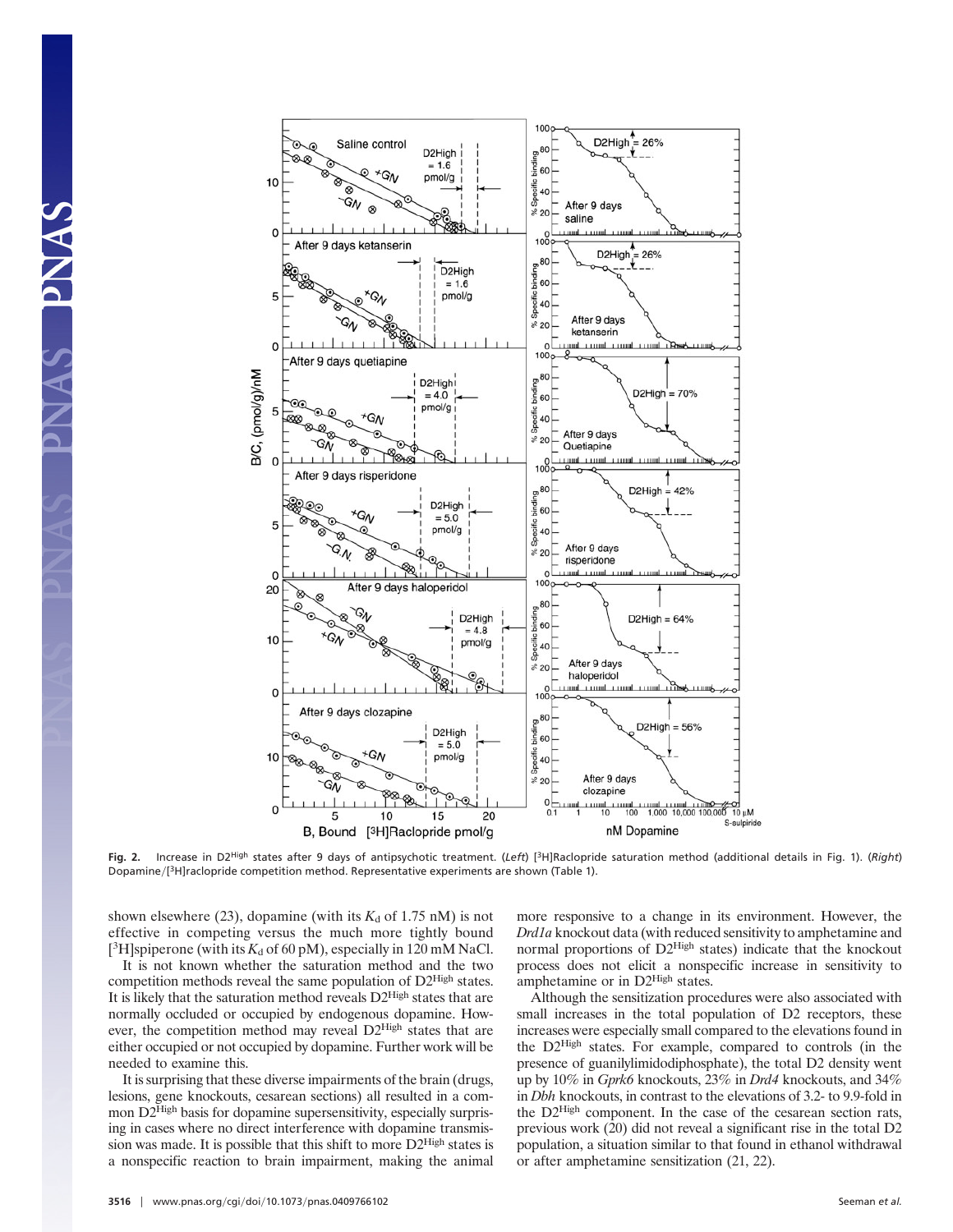

**Fig. 3.** Increase in D2High states in gene knockouts for the *Drd4* dopamine receptor, *Dbh*, and *Gprk6*. (*Left*) [ 3H]Raclopride saturation method (see Fig. 1). (*Center*) Dopamine/[<sup>3</sup>H]raclopride competition method. (Right) Dopamine/[<sup>3</sup>H]domperidone competition method. Representative experiments are shown, bars indicate SE (Table 1).

All of the animals in this study are known to be supersensitive to amphetamine or dopamine agonists with the exception of the *Drd1a* knockout mice (26), which revealed a normal proportion of D2High

states. The present data suggest that the sensitivity to amphetamine may be related to the magnitude of the D2High states. However, the converse may not hold. That is, although the present data support



**Fig. 4.** Increased D2High statesin knockouts and lesions. (*A*) Increase in D2High statesin gene knockoutsfor *Comt*, using the dopamine"[ 3H]domperidone competition method (n = 4 ± SE; Table 1). (B) Increase in D2<sup>High</sup> states in striata from adult animals that had been lesioned in the hippocampus at an early age. [<sup>3</sup>H]Raclopride saturation method; control value was 2 pmol/g (see Table 1). (C) Dopamine/[<sup>3</sup>H]raclopride competition method. (D) Dopamine/[<sup>3</sup>H]domperidone competition method. Bars indicate SE ( $n = 3$ ; Table 1).

S PNAS